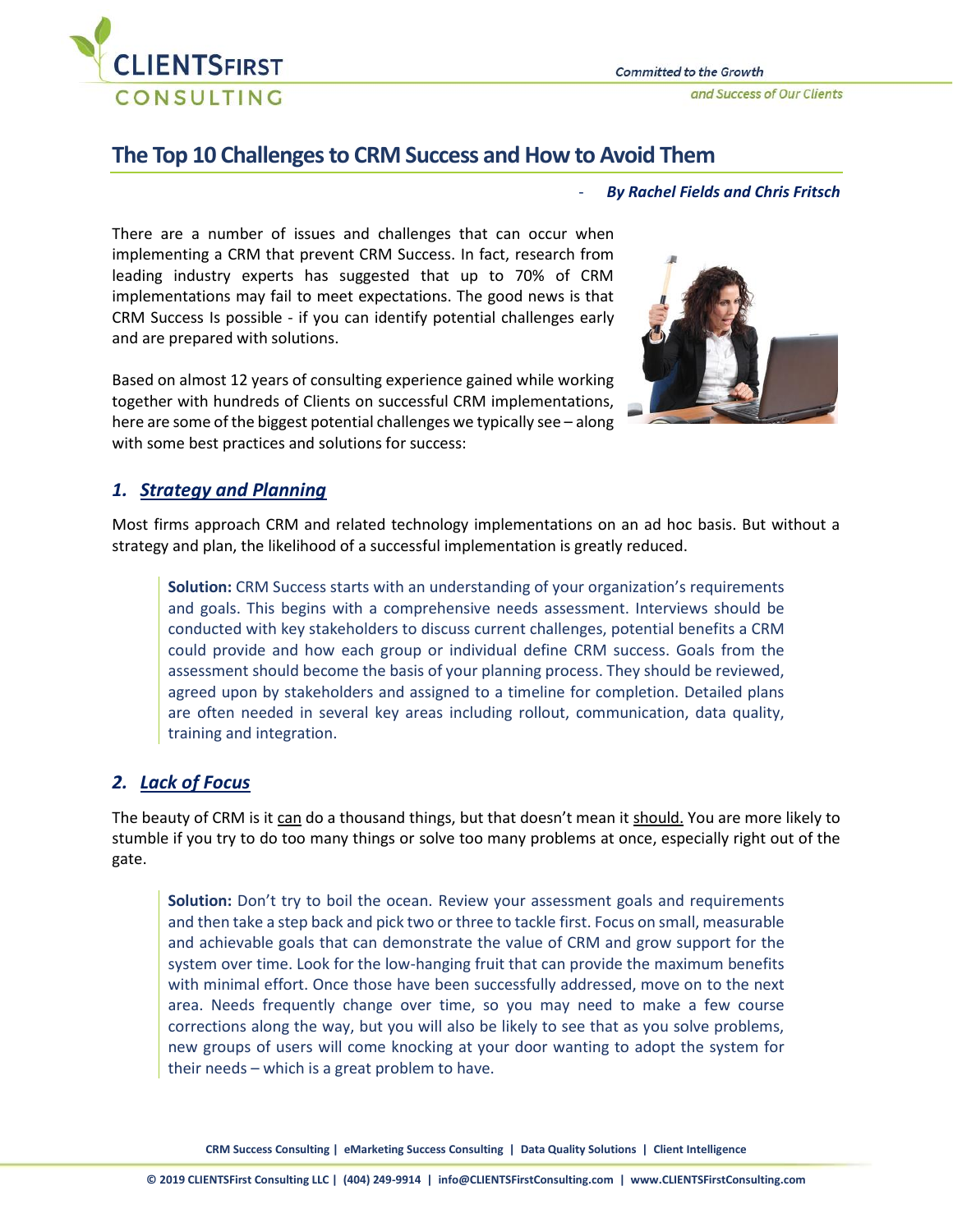# *3. Buy-In / Adoption*

If prospective users don't see the value of CRM for the organization and, more importantly, the benefits it will provide to them, they will regard system use as a burden and are unlikely to participate. Lack of participation also means the data will suffer, which can undermine the primary reasons for getting a CRM in the first place.

**Solution:** The question, "What's in it for me?" must be able to be answered (convincingly) for every user – whether they're a leader, an assistant or an individual contributor. Taking time early in the implementation to gather needs and requirements for key users and groups will help to answer that question and provide a solid base for realistic goal-setting. Next, the CRM should be configured to meet these needs and requirements, and messaging and training should continually reinforce the value proposition.

# *4. Communication*

If successful CRM requires participation from everyone, it stands to reason that regular communication will be essential. When attempting to institute new processes into the daily work routines of personnel, you must keep those processes – and the goals that those processes will help to achieve – in the minds of everyone whose participation is essential. A common mistake is letting a CRM initiative lose [momentum.](https://clientsfirstconsulting.com/services/crm-momentum/)

**Solution:** Ongoing communication with CRM users is imperative, before, during and after the system rollout. While email communication is important, it can often be overlooked, so it can be beneficial to supplement using other internal communications channels such as internal newsletters or portal. Communicate system value, answer frequently asked questions, create a knowledge base, give updates as the project progresses and communicate successes to encourage enthusiasm. The message doesn't always have to have a serious tone. Provide fun statistics about new data coming into the system or have contests to inspire healthy competition as data is entered and training begins. It's important to remember that communication must be ongoing, taking into consideration that CRM is not a project or initiative, but rather a fundamental change in how you manage your most important assets – your relationships.

#### *5. Leadership Support*

All too frequently, we see clients undertake CRM as a marketing or technology initiative without the full support of leadership. At best, these initiatives typically achieve limited success. In most organizations, overall success will never be attained without the full support of management.

**Solution:** Leadership must have a good understanding of the benefits of CRM. They must have the desire to achieve CRM goals and be willing to champion the implementation. This means that they need to be involved in the process from the beginning. They also should help keep the project top-of-mind for users, get group leaders involved and encourage participation from those less-enthusiastic individuals that every organization has. If it's not possible to get top leaders engaged at the outset, consider a grass-roots approach starting with leaders at the group or department level.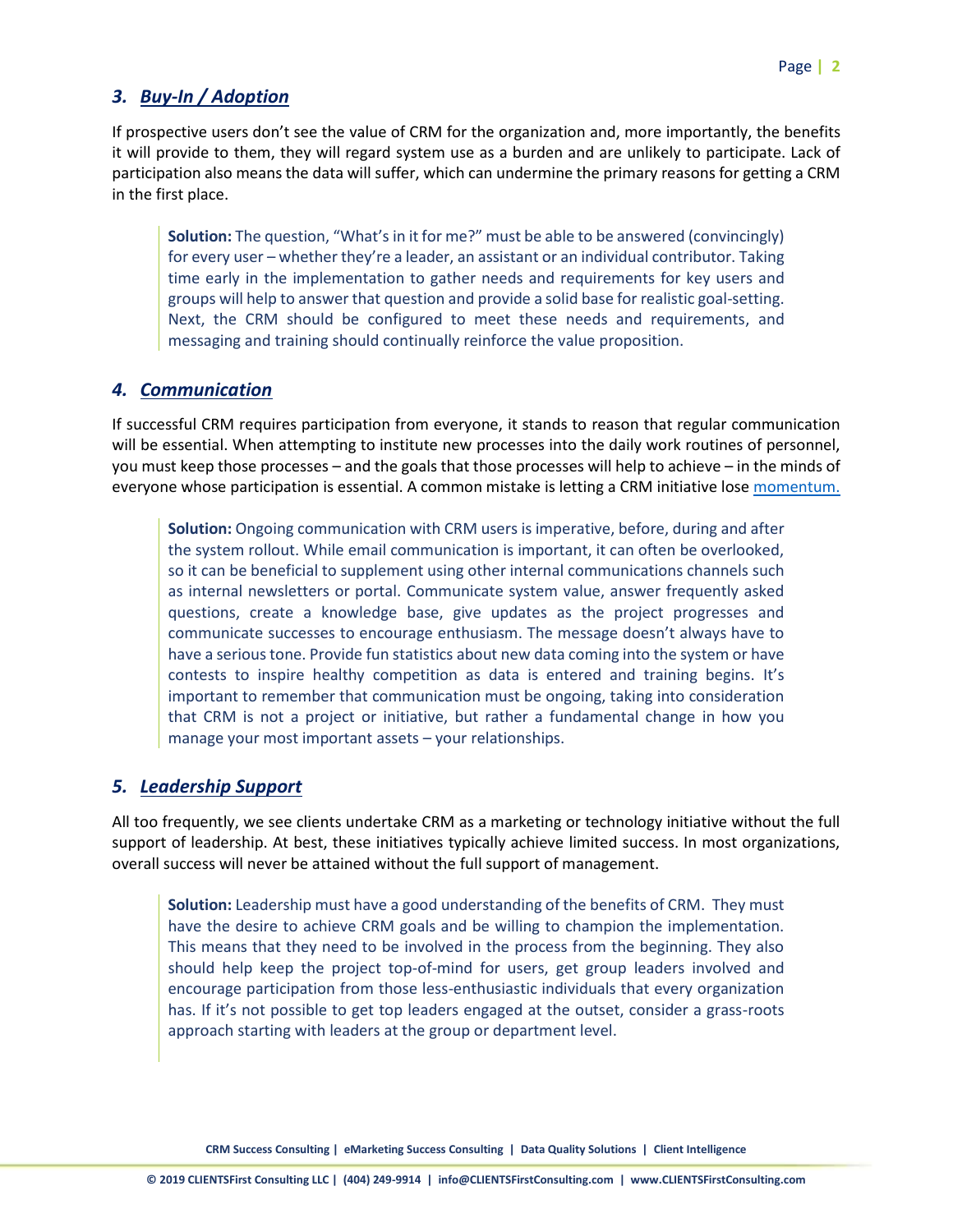#### *6. Resources*

Successful CRM Implementations are not quick, easy or cheap. This is the reason they are also not common. Failure to dedicated adequate resources – including time, money and people – is one of the most frequent missteps. Additionally, expectations regarding the actual costs and time required for a CRM implementation are often unrealistic. When this occurs, the inevitable disappointment that ensues will usually be blamed on system.

**Solution:** Be realistic. Make an effort to fully understand the initial and ongoing costs of a CRM deployment from the outset. Take into consideration not only the license or subscription costs but also professional services, ongoing maintenance, training, communication, integration and data quality resources required. Not every organization has the unlimited resources needed to accomplish a laundry list of lofty objectives at the outset. Instead, figure out what can be accomplished with the resources currently at hand will can provide the biggest payback.

### *7. Data Quality*

Data quality is absolutely imperative to CRM success – and it's one of the most common complaints we hear across the board. Whether it's incorrect information, duplicative or dated data or lack of information that users need, nothing undermines CRM adoption and success more than degraded data. And if users find issues with the data, they will not use the system.

**Solution:** Regardless of the CRM system, every organization needs initial and ongoing [data stewarding](https://clientsfirstconsulting.com/services/data-quality-solutions/) to keep a watchful eye on new records coming in, associate people to companies, monitor changes to records, merge duplicates, research bounced emails and cull contacts that are no longer viable. This is even more important during a rollout, when thousands of new contacts flow into the system, requiring significant additional resources. As the rollout progresses, be sure to leave time before training new groups to focus on cleaning their most important contacts – the ones they are most likely to look at. If the data is bad, they won't trust the system. It's also important to create [a styles and](https://clientsfirstconsulting.com/services/data-quality-solutions-3/#datastandardsguidecreation)  [standards guide](https://clientsfirstconsulting.com/services/data-quality-solutions-3/#datastandardsguidecreation) to ensure data consistency and increase the speed and efficiency of data cleaning.

# *8. Admins / Assistants*

Never underestimate the importance of assistants to CRM success. Failure to focus on communication and training with this group can often result in poor adoption and data quality concerns. Additionally, if admin participation is considered 'optional' or an afterthought or there is no leadership mandate for this group to use the CRM, you will find yourself fighting an uphill battle.

**Solution:** Involve the admin staff early and often. Solicit their input and feedback. While it can sometimes be challenging to get everyone in the organization to use the system, you can certainly require it of the administrative staff. Admin training should be required, and it should focus on things that are relevant to their work routines and elements of their jobs can be made easier by CRM. Demonstrate ways the system can help to save time and increase efficiency. Disseminate data standards to show how information should be entered consistently. Create CRM certification standards as a part of their job responsibilities. Ensure that leaders communicate to them the importance of system usage.

**CRM Success Consulting | eMarketing Success Consulting | Data Quality Solutions | Client Intelligence**